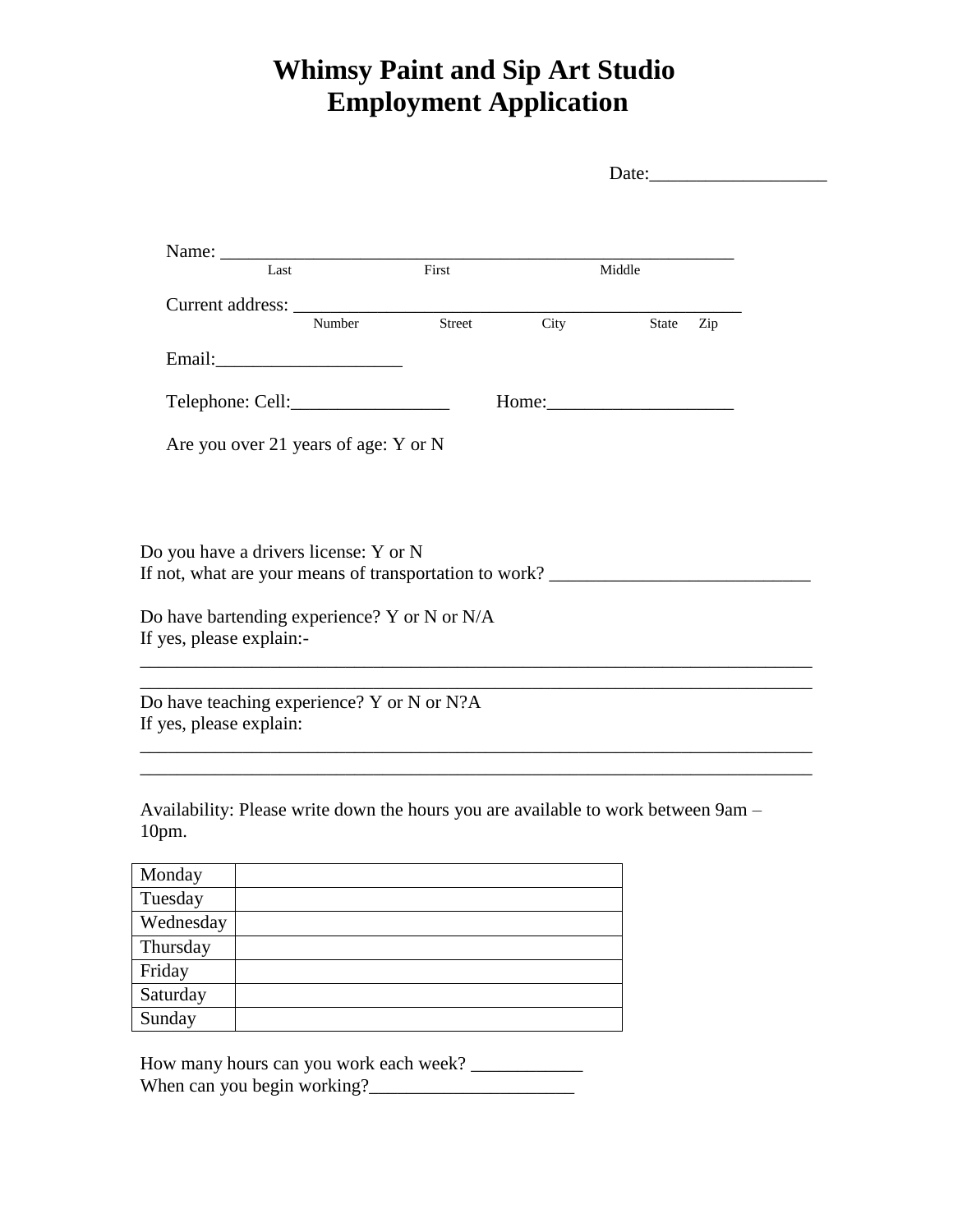Have you ever been convicted of a crime?

If yes, explain number of conviction(s), nature of offense(s) leading to conviction(s). How recently such offense(s) were committed, sentence(s) imposed, and type(s) of rehabilitation:

Have you ever NOT shown up for your scheduled shift? Y or N If yes, please explain Are you a prompt person or do you show up late for your scheduled shift? Please explain:

Why do you want to work at Whimsy?

What types of activities do you enjoy and what are you passionate about?

<u> 1989 - Johann Stoff, amerikansk politiker (d. 1989)</u>

<u> 1990 - Johann Barbara, martin da basar da basar da basar da basar da basar da basar da basar da basar da basa</u>

If money were of no object, what would you do with your life?

| Education:   | Name of school | Location | Did you graduate Degree |  |
|--------------|----------------|----------|-------------------------|--|
| High school  |                |          |                         |  |
|              |                |          |                         |  |
| College      |                |          |                         |  |
|              |                |          |                         |  |
|              |                |          |                         |  |
| Trade school |                |          |                         |  |
|              |                |          |                         |  |
|              |                |          |                         |  |